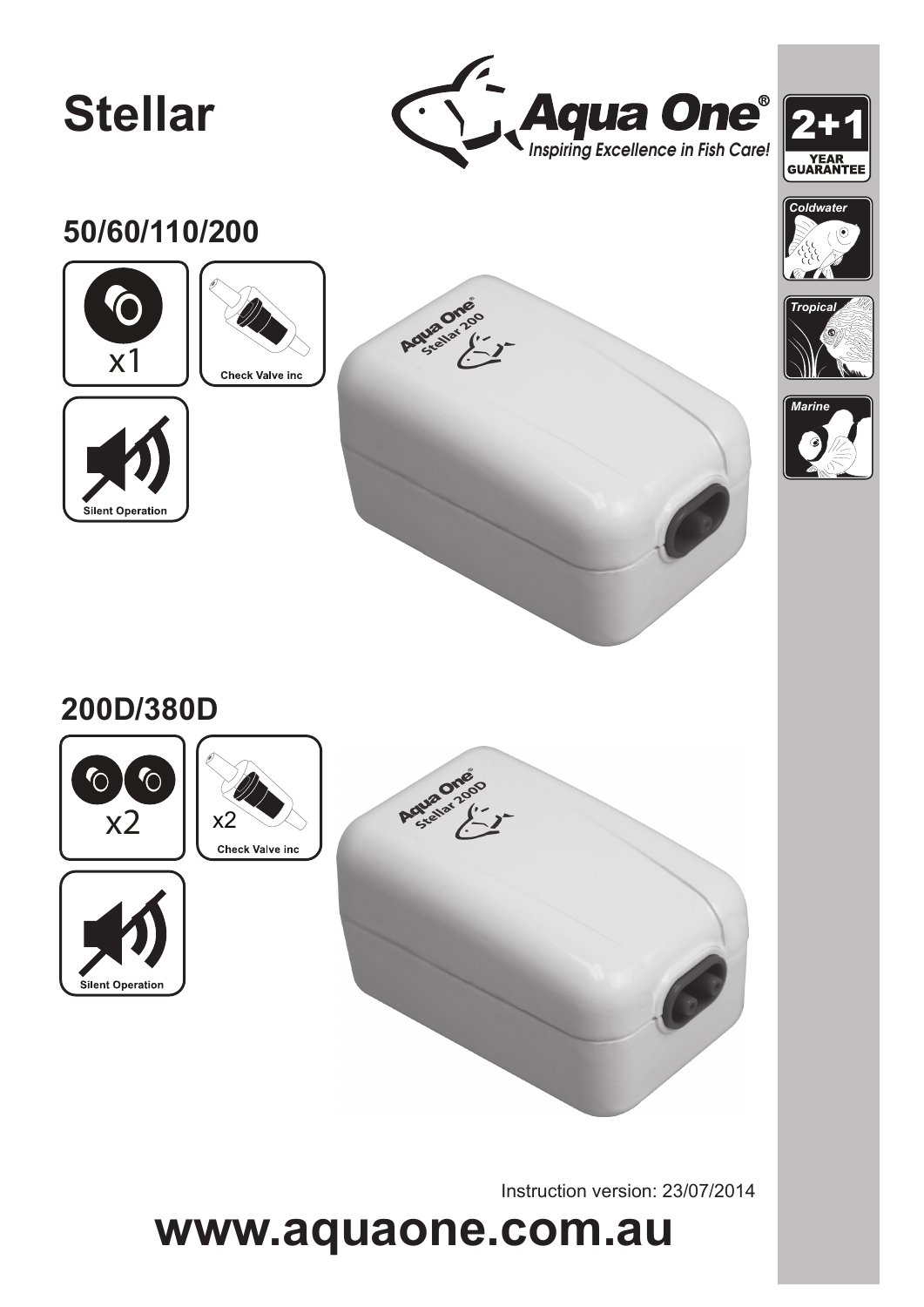#### **To guard against injury, basic safety precautions should be observed, including the following:**

1. Read and follow all safety instructions and important notices in these instructions as well as on the product itself.

2. This appliance can be used by children aged from 8 years and above and persons with reduced physical, sensory or mental capabilities or lack of experience and knowledge if they have been given supervision or instruction concerning use of the appliance in a safe way and understand the hazards involved.

Children shall not play with the applicance.

Cleaning and user maintenance shall not be made by children without supervision.

3. To avoid possible electric shocks, special care should be taken since water is employed in the use of aquarium equipment. For each of the following situations do not attempt repairs yourself. Return the appliance to an authorised service facility for service or discard the appliance.

a. If the appliance or any electrical component of the appliance (non-immersible equipment only) falls into the water or gets wet, do not reach for it. Unplug it and then retrieve it.

b. If the appliance shows any sign of abnormal water leakage, immediately unplug it from the power source

c. Carefully examine the appliance after installation. It should not be plugged in if there is water on parts which are not intended to be wet.

4. If you wish to use the pump above the water level of the aquarium, it should be fixed by screw (d. Mounting Point) to a solid surface (except Stellar 50).

5. Always unplug the appliance from the electrical outlet when not in use, before putting on or taking off parts, before any type of maintenance or cleaning.

6. Never yank the cable to pull it from the socket. Pull the plug carefully to disconnect.

7. Do not use the appliance for reasons other than the intended use. The use of attachments that are not recommended or sold by the manufacturer may cause the product to be unsafe. This is not recommended.

8. Do not install or store the appliance where it will be exposed to weather or temperatures below freezing.

9. Make sure any component mounted on a tank is securely installed before operating it.

10. Ensure input voltage is the same voltage as your local power supply.

11. If an extension cable is used it should have the proper rating. Care should be taken to arrange the cord so that it will not be tripped or pulled.

12. A G.F.C.I (Ground fault circuit interrupter) & surge protector is recommended for all electrical appliances.

Remember to arrange a drip loop (see graphic).

14. If you are in any doubt about the electrical installation or safety of this product you must consult a qualified electrician.

15. The supply cord must not be repaired or replaced. If it is damaged, replace the entire pump unit.

16. Turn the pump off and remove the air filter. Clean or replace as necessary on a regular basis.



# **Before First Use / Preparation**

Read and follow all the instructions, even if you feel you are familiar with the product and find a place to keep the instructions handy for future reference. Your attention is drawn particularly to the sections concerning "IMPORTANT SAFEGUARDS" and the "GUARANTEE CONDITIONS". Please ensure you retain your original purchase receipt in the event that guarantee service is required.

Carefully unpack the product making sure you keep all the packing material until all the parts of the product have been found and the product has been assembled.

This product was packaged in excellent condition in the factory. Should you find that the product is damaged, has been dropped, or malfunctions in any way, contact the retailer where the product was purchased, for inspection. Please insure you retain your original purchase receipt in the event that warranty service is required.

All products are supplied with fitted plugs. This plug should not be tampered with in any way or removed. Removal or tampering with the plug invalidates our guarantee offered with this product.

For UK a 3 pin adaptor is supplied with the product and this must be used.

13. Ensure your hands are dry, plug the pump in and turn on.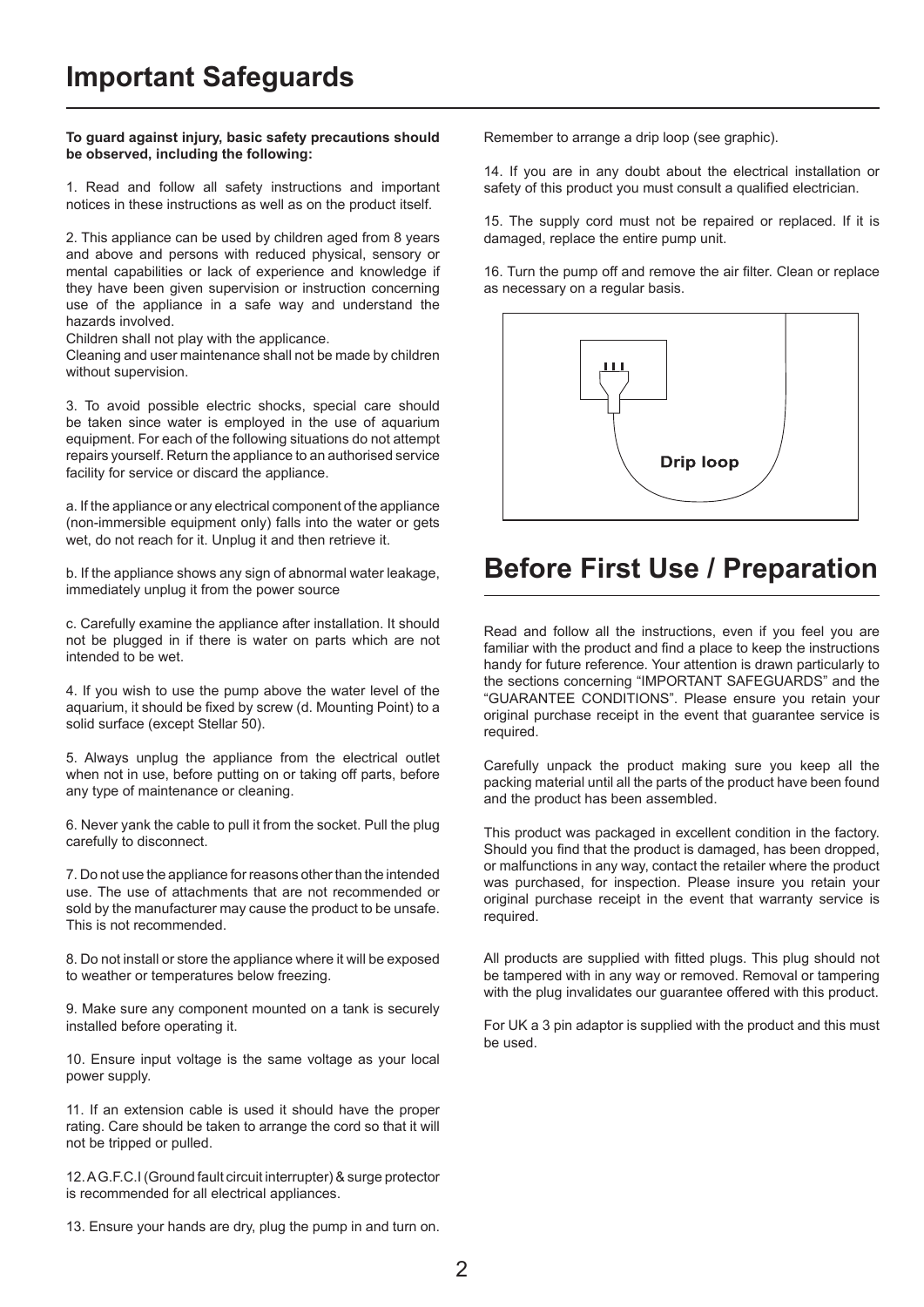## **Know your pump**



Model Displayed: Stellar 60

Always ensure the power cord is not plugged in when maintenance is being carried out on the pump.



Model: Stellar 50/60/110/200

a. Air Outlet b. Swinging Arm Rubber Mount c. Air Chamber (Flapper Valves are located inside) d. Diaphragm e. Swinging Arm f. Coil g. Power Cord

1 - Screws

### **Always ensure the power cord is not plugged in when the pump has its cover removed.**



Model: Stellar 200D/380D

# **Hints & Tips for Best Results**

Air Stone:

- Replace the air stone every 6 months or when it shows signs of deterioration.
- If being used in salt water a plastic or ceramic air stone is recommended.

# **Air In Step by step guide**

1. Decide where you are going to position the air pump. If you wish to mount the air pump above the aquarium, it should be fixed by screw (d. Mounting point) to a solid surface (Except Stellar 50). Remember the pump must remain accessible for maintenance. Avoid placing the pump on a carpeted surface.

2. Where possible place the pump above the aquarium.

3. If this is not possible then ensure that the included check valve is fitted to the airline, failure to do so will damage your air pump & void your Guarantee. Ensure the check valve is inserted correctly. They only flow one way. Refer to diagram.

4. It is best to position the check valve as close to the aquarium as possible, as shown in the picture below.

5. Attach one end of the air line into your ornament or air stone.

6. Attach the other into the outlet of your pump.

7. Position your pump. Ensure it is not going to vibrate off what ever surface you place it on.

8. Ensure your hand is dry, plug the pump in and turn on. Remember to arrange a drip loop.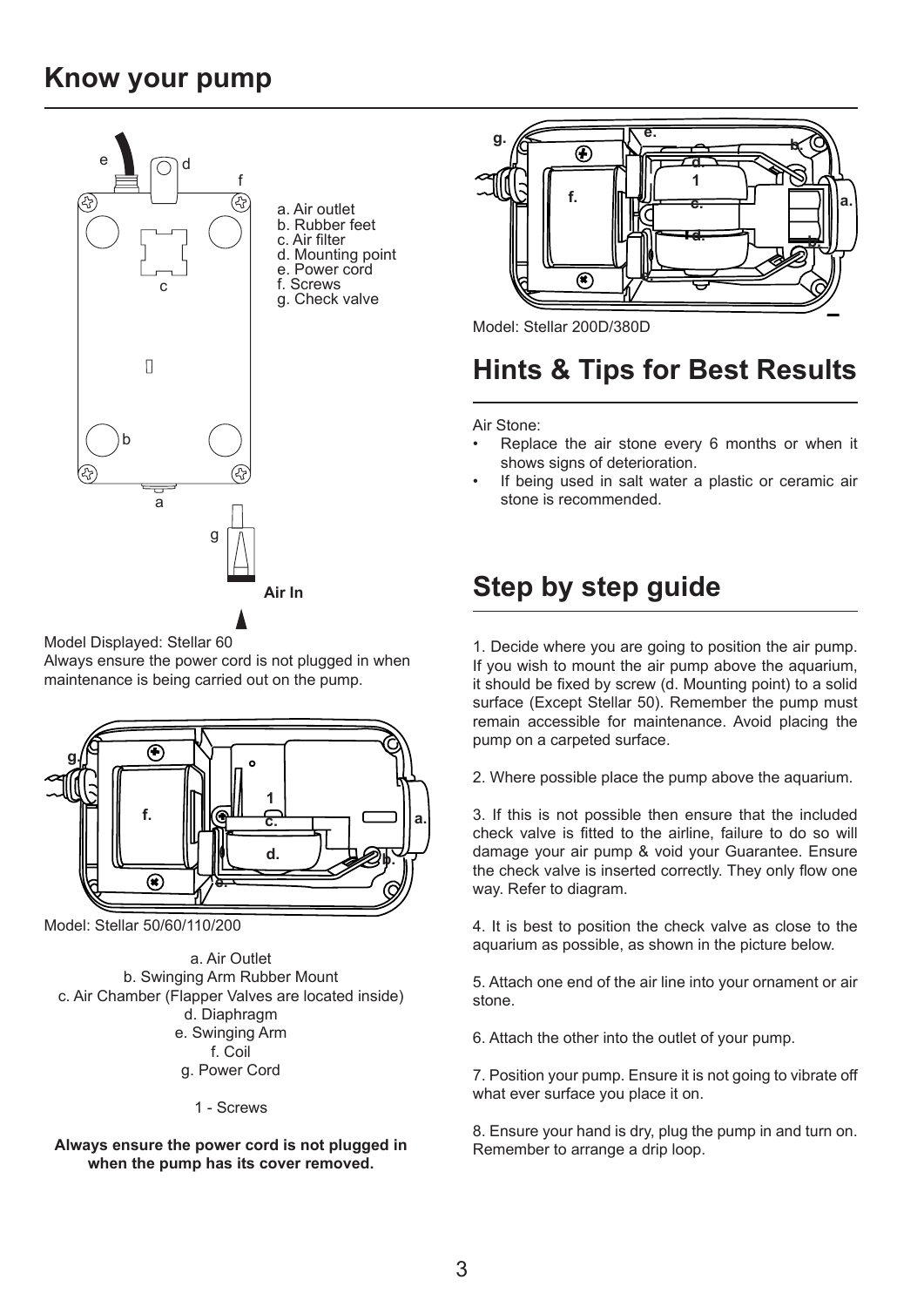# **Trouble Shooting**

### **PUMP DOES NOT WORK**

1. Ensure the plug is inserted correctly and the switch is in the on position.

### **THE MOTOR IS WORKING, BUT THERE IS NO AIR COMING OUT OF THE PUMP.**

1. Check that the air line is not kinked

2. Check the air stone and replace if needed.

3. There is a rubber diaphragm inside the pump which may have warn out and may require replacing. Consult your Aqua One retailer.

4. The Flapper valves in the pump may have become dirty or brittle and require replacing. Consult your Aqua One retailer.

### **THE PUMP IS VERY NOISY**

1. Check that the air line is not kinked

2. Check the air stone and replace if needed.

3. There is a rubber diaphragm inside the pump which may have warn out and may require replacing.

4. There may be to much back pressure on the pump. (It is to small for your application)

### Correct Disposal of this product



This marking indicates that this product should not be disposed with other household waste throughout the EU. To prevent harm to the environment or human health from uncontrolled waste disposal, recycle it responsibly to promote the sustainable reuse of material resources. To return your used device, please use the return and collection systems or contact the retailer where the product was purchased. They can take this product for environmental safe recycling.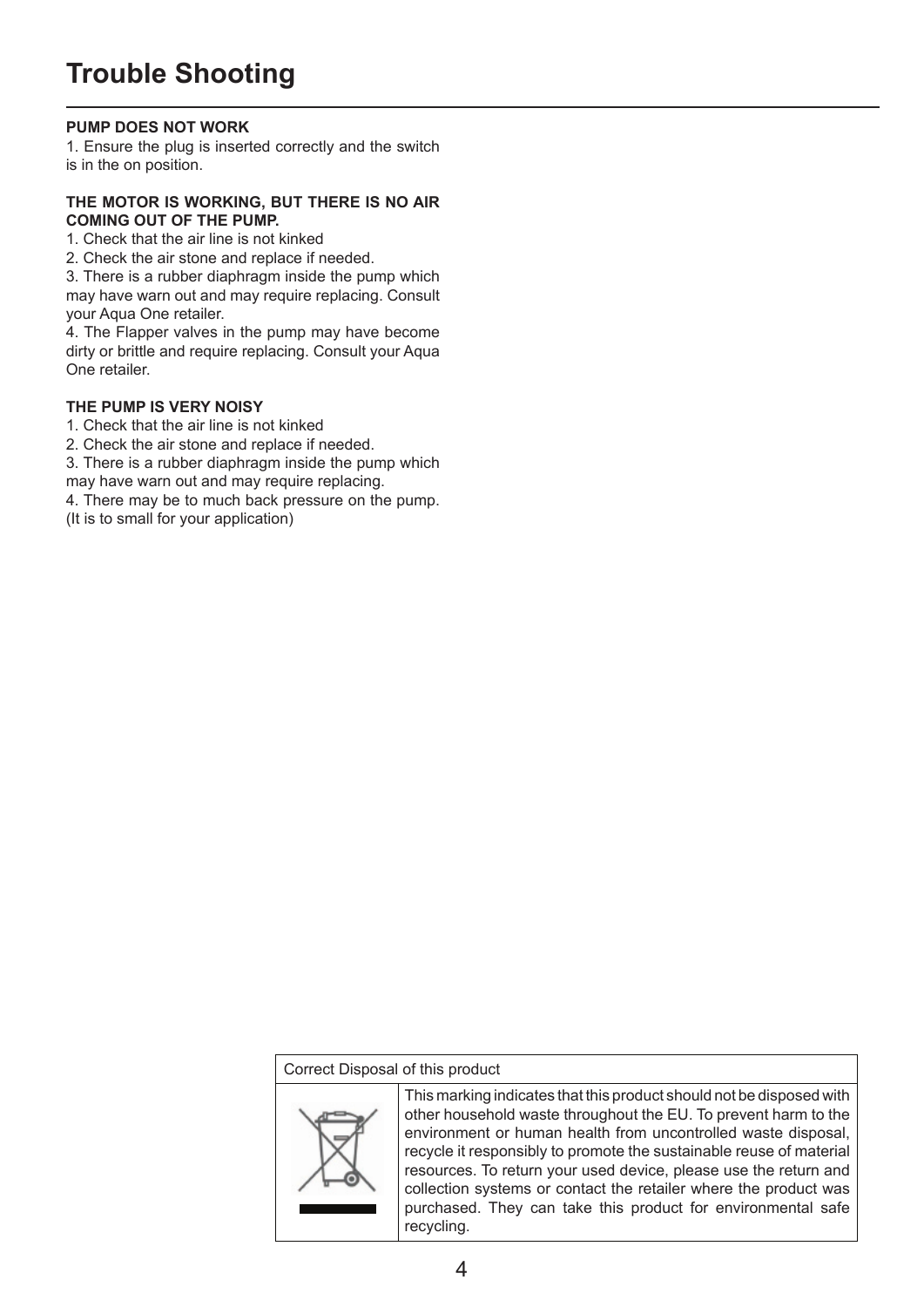### **Specifications**

**Model:** Stellar 50 **Maximum Flow Rate:** 50L\hr 3kPa **Power Requirements:** 240V **Power Consumption:** 2.3W **Outlets:** 1 **Suitable:** Cold water, Tropical, Marine

**Model:** Stellar 60 **Maximum Flow Rate:** 60L\hr 3kPa **Power Requirements:** 240V **Power Consumption:** 2W **Outlets:** 1 **Suitable:** Cold water, Tropical, Marine

**Model:** Stellar 110 **Maximum Flow Rate:** 110L\hr 3kPa **Power Requirements:** 240V **Power Consumption:** 3W **Outlets:** 1 **Suitable:** Cold water, Tropical, Marine

**Model:** Stellar 200 **Maximum Flow Rate:** 200L\hr 3kPa **Power Requirements:** 240V **Power Consumption:** 5W **Outlets:** 1 **Suitable:** Cold water, Tropical, Marine

**Model:** Stellar 200D **Maximum Flow Rate:** 2 x 100L\hr 3kPa **Power Requirements:** 240V **Power Consumption:** 3W **Outlets:** 2 **Suitable:** Cold water, Tropical, Marine

**Model:** Stellar 380D **Maximum Flow Rate:** 2 x 190L\hr 3kPa **Power Requirements:** 240V **Power Consumption:** 5W **Outlets:** 2 **Suitable:** Cold water, Tropical, Marine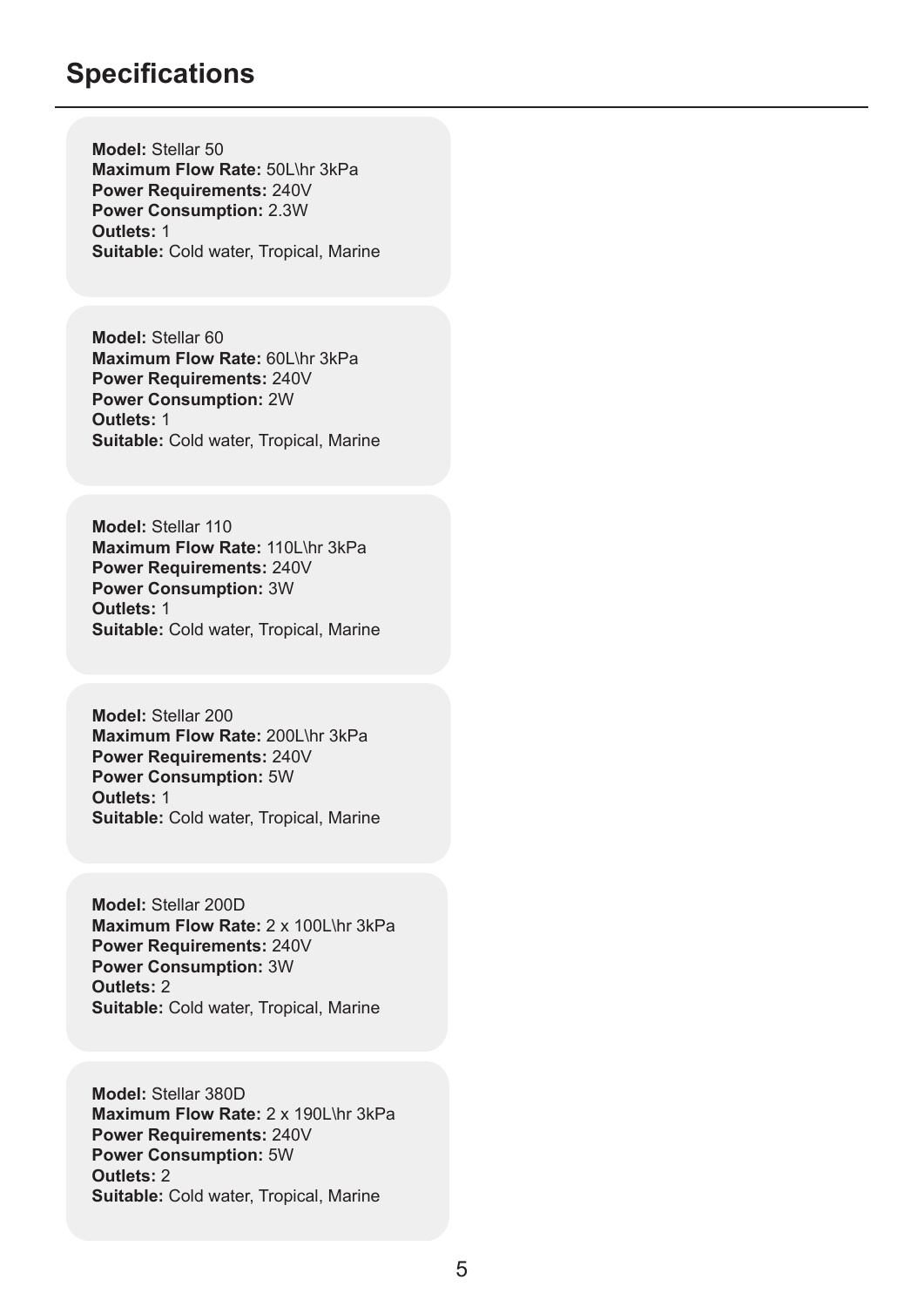### The additional 1 Year **Extended Guarantee** applies when you REGISTER **online** with Aqua One. Register your Extended Guarantee at **www.aquaone.com.au**

#### **About this Guarantee**

The Manufacturer or Distributor, of Aqua One goods, is collectively known herein as "Aqua One". Please refer to contact details for Aqua One below or on the applicable Aqua One website. Any product that is covered by its own Guarantee (as enclosed with the product) is subject to the conditions of that Guarantee. **Australian Guarantee**

**Important note:** This guarantee applies in addition to the guarantees, rights and remedies conferred by the Australian Consumer Law and other applicable Commonwealth, State and Territory legislation. The guarantee does not exclude, affect or limit those guarantees, rights or remedies, except to the extent that their application may lawfully be excluded or limited.

In particular, our goods come with guarantees that cannot be excluded under the Australian Consumer Law. You are entitled to a replacement or refund for a major failure and for compensation for any other reasonably foreseeable loss or damage. You are also entitled to have the goods repaired or replaced if the goods fail to be of acceptable quality and the failure does not amount to a major failure.

#### **International Guarantee**

The benefits given to the purchaser, under Guarantee, are in addition to all other statutory rights and remedies which the purchaser has in respect of goods under legislation in the applicable country of purchase. This Guarantee shall not affect any such rights and should be read subject to such legislation.

#### **1.0. Terms and Conditions of Guarantee.**

1.1. Aqua One warrants to the purchaser, for 2 Years from date of original purchase, to repair or replace goods where fault is found due to defective materials or faulty workmanship and where goods do not operate in accordance with the instructions.

1.2. All claims for repair or replacement must be made at place of purchase.

1.3. The original and dated Proof of Purchase (receipt) must be supplied with all goods claims. Please also provide this Guarantee where possible.

1.4. The Guarantee covers the Aquarium against gluing breakdown resulting in leakage.

1.5. All goods subject to claim under Guarantee should be prepared for transportation in the original packaging or other comparable packaging which offers the same degree of protection.

1.6. Where goods are repaired or replaced under Guarantee, these goods are Guaranteed for the remainder of either the original Guarantee or Extended Guarantee period.

1.7. Where claims on inspection reveal goods are in normal working order, Aqua One will request reimbursement of all reasonable costs incurred.

#### **2.0. Other Terms and Conditions – Extended Guarantee**

2.1. The Extended Guarantee period is for an additional 1 Year and commences on expiration of the standard guarantee period.

2.2. Application for Extended Guarantee is FREE of any registration cost to the purchaser on completion of the Extended Guarantee questionnaire which is found on the applicable Aqua One website (refer below).

2.3. Upon receipt and acceptance of the questionnaire, Aqua One will forward (by way of email) a Certificate of Extended Guarantee to the purchaser.

2.4. For more information on how we collect, hold, use and disclose personal information provided to us, please refer to our Privacy Statement on the Aqua One websites or write to our Privacy Officer, in your country of purchase.

2.5. Where Aqua One determines goods are being used in a manner contrary to the instructions, specifications or this Guarantee, Aqua One reserves the right to terminate Extended Guarantee for such goods and will provide written notice to the purchaser.

#### **3.0. Exclusions and Limitations**

Where permitted by local law, the following exclusions and limitations apply in regard to Guarantee:

3.1. Goods claims where fault is due to, but not limited by a) misuse b) neglect c) abuse d) fire or flood e) normal wear and tear f) accidental breakage g) Acts of God h) mains voltage fluctuation or supply problems i) connection to any voltage other than what is stated on the rating plate j) modification or tampering to electrical cord or plug, k) vermin, insects or foreign object l) liquid spillage or submersion of goods not designed to sustain such use or duress.

3.2. Where inspections reveal goods are in normal working order including where noise or vibration is consistent with normal goods operation.

3.3. Attempted repairs or modifications by unauthorised persons, including but not limited to the drilling of holes in the aquarium glass by unauthorised persons.

3.4. Where the goods factory rating plate has been removed, altered, damaged or is rendered illegible.

3.5. Where goods are not installed, operated or maintained in accordance with Aqua One's goods instructions, specifications or this Guarantee.

- 3.6. Replacement or repair of worn consumables or replacement of lost goods, parts or components.
- 3.7. Costs associated with goods transportation, removal, installation, postage or cost of insurance.

3.8. Any damage incurred whilst installing, transporting or moving the goods.

3.9. Subject to certain local statutory rights and obligations to the contrary, and this guarantee shall not affect those rights or obligations, where, to the full extent permitted by law: 1, all express and implied warranties and conditions under statute or general law, are expressly excluded and Aqua One. where permitted, will limit liability as follows and at Aqua One's option to: in regard to goods either a) the replacement of goods or supply of equivalent goods b) the repair of goods or the cost of replacing the goods or of acquiring equivalent goods OR in regard to services either c) the re-supply of services d) the cost to re-supply services.

2. Aqua One will not be liable for any loss or damage, including consequential loss or damage either directly or indirectly, or for any incidental expenses, of any kind, and in any way whatsoever.

The additional 1 Year Extended Guarantee applies when you REGISTER online with Aqua One. Register your Extended Guarantee at **www.aquaone.com.au**

(1) Consumables include items such as filter media/cartridges, impellers and shafts, diaphragms and flapper valves.

Aqua One may be contacted in:

Australia Hong Kong New Zealand United Kingdom Kong's (Aust.) Pty. Limited Kong's Aquarium Supplies Co., Ltd Kong's (NZ) Limited Kong's (UK) Limited, PO Box 863, Ingleburn No 31, 3/F Thriving Industrial Centre PO Box 15 - 183, Tauranga C/O Aqua Pacific UK Ltd. 1890 NSW Australia 26-38 Sha Tsui Road, Tsuen Wan, 3015 New Zealand PO Box 268 ww.aquaone.com.au Company Company Company Company Company Company Company Company Company Romsey Hampshire, SO51 0WW<br>www.aquaone.com.au www.aquaone.co.hk www.aquaone.co.hk United Kingdom www.aquaone.co.hk

www.aquaone.co.uk